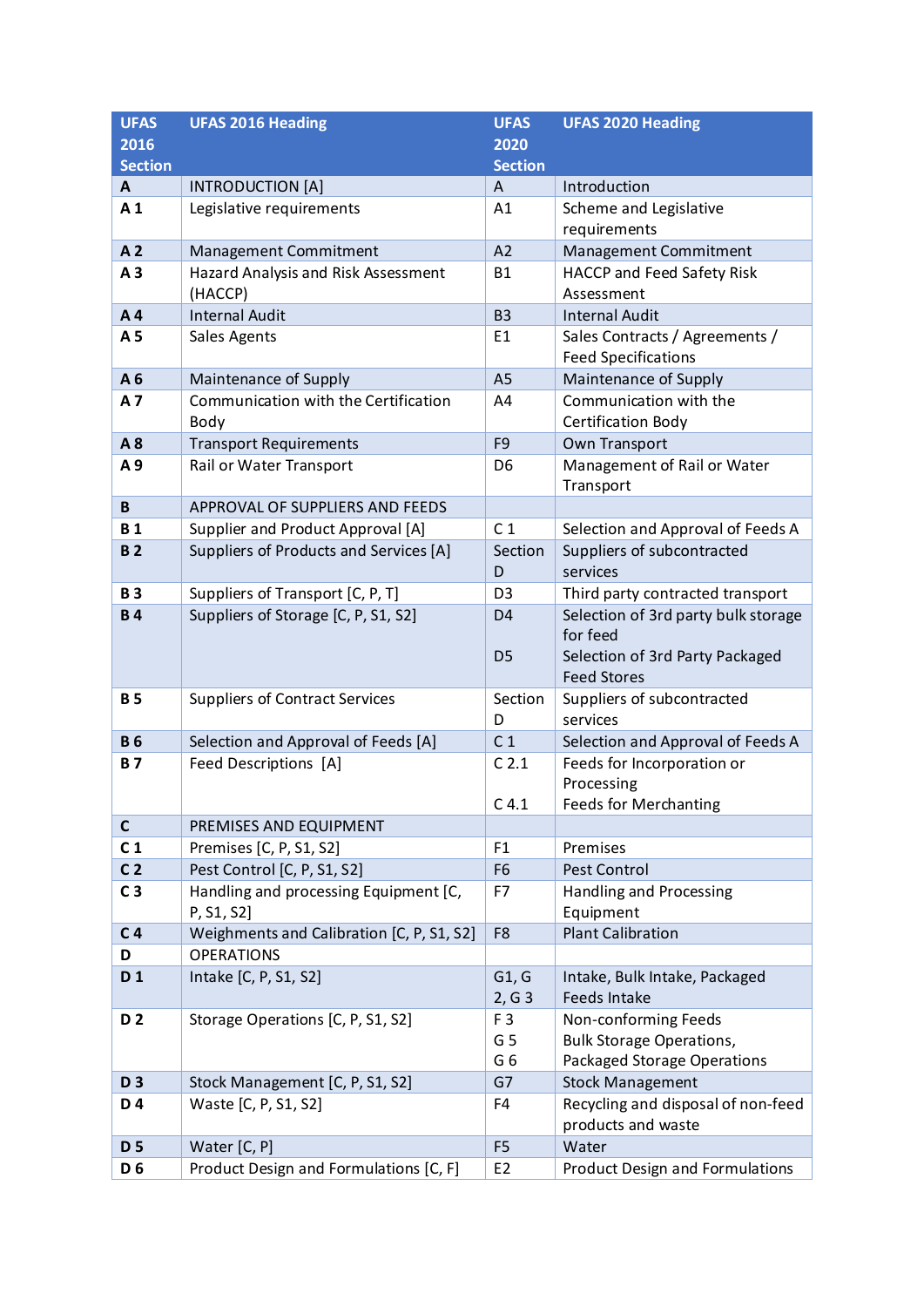| <b>UFAS</b>     | <b>UFAS 2016 Heading</b>                  | <b>UFAS</b>    | <b>UFAS 2020 Heading</b>                                  |
|-----------------|-------------------------------------------|----------------|-----------------------------------------------------------|
| 2016            |                                           | 2020           |                                                           |
| <b>Section</b>  |                                           | <b>Section</b> |                                                           |
| <b>D7</b>       | Operational Control [C, P]                | G8             | <b>Operational Control</b>                                |
| D <sub>8</sub>  | Production [C, P]                         | G8             | <b>Operational Control</b>                                |
|                 |                                           | G9             | <b>Process Cross-Contamination</b>                        |
|                 |                                           |                | Controls                                                  |
|                 |                                           | G 10           | Manufacture of Premixtures,                               |
|                 |                                           |                | Mineral Feeds and Dietetic Feeds                          |
| D <sub>9</sub>  | Rework Material [C]                       | G 11           | Rework                                                    |
| D <sub>10</sub> | Treatments used as a Salmonella Kill Step | G12            | Treatments used as a Salmonella                           |
|                 | in Bulk Poultry Feeds [K]                 |                | Kill step in bulk poultry feeds                           |
| D 11            | Packaging [C, P]                          | G13            | Packaging for Feed                                        |
| D <sub>12</sub> | Labelling [C, P, S1, S2]                  | E <sub>3</sub> | Labelling and Marketing Claims                            |
| D <sub>13</sub> | Identification                            |                |                                                           |
| E               | ORDER TAKING AND FULFILMENT [A]           | E1             | Sales Contracts / Agreements /                            |
|                 |                                           |                | <b>Feed Specifications</b>                                |
| F               | LOADING, TRANSPORT AND DELIVERY [C,       | G15            | Despatch of Packaged Feeds                                |
|                 | P, S1, S2, T]                             |                |                                                           |
| F <sub>1</sub>  | Third Party Vehicles and Customer         | G14            | Despatch of Feed in Bulk Road                             |
|                 | Vehicles                                  |                | Transport                                                 |
| F <sub>2</sub>  | Previous Loads                            | G14            | Despatch of Feed in Bulk Road                             |
|                 |                                           |                | Transport                                                 |
| F <sub>3</sub>  | <b>Vehicle Cleanliness</b>                | G14            | Despatch of Feed in Bulk Road                             |
|                 |                                           |                | Transport                                                 |
| F4              | Loading from Bulk Storage                 | G14            | Despatch of Feed in Bulk Road                             |
|                 |                                           |                | Transport                                                 |
| F <sub>5</sub>  | "Layering" of feeds                       | G14            | Despatch of Feed in Bulk Road                             |
|                 |                                           |                | Transport                                                 |
| F6              | <b>Delivery Documentation</b>             | G17            | Despatch / Delivery                                       |
| <b>F7</b>       | Delivery                                  | G18            | Documentation                                             |
|                 |                                           |                | Delivery of Bulk and Packaged<br>Feeds by the Participant |
| F <sub>8</sub>  | Products containing Processed Animal      | G16            | Feed containing Processed Animal                          |
|                 | Protein (PAP)                             |                | Protein                                                   |
| G               | SAMPLING AND TESTING [C, P, S1, S2]       | Section        | <b>Sampling and Analysis</b>                              |
|                 |                                           | H              |                                                           |
| G <sub>4</sub>  | Bacteriological Testing [C, P, S1, S2]    | H <sub>6</sub> | <b>Bacteriological Testing</b>                            |
| G <sub>5</sub>  | Samples                                   | H 2, H         | Intake Samples                                            |
|                 |                                           | 3, H4          | <b>Feed Samples</b>                                       |
|                 |                                           |                | Sample Retention and disposal                             |
| G <sub>6</sub>  | Testing Facilities [C, P, S1, S2]         | H7             | <b>Testing Facilities</b>                                 |
| G 7             | Testing of Combinable Crops stored on     |                |                                                           |
|                 | behalf of third parties [S2]              |                |                                                           |
| G 8             | Assessment of results [C, P, S1, S2]      | H <sub>8</sub> | <b>Evaluation of Test results</b>                         |
| н               | <b>COMPLAINTS [A]</b>                     | 1              | Complaints                                                |
|                 | FEED SAFETY INCIDENTS AND MARKET          | Section        | Complaints, Recall and Feed                               |
|                 | <b>RECALL</b> [A]                         | L              | <b>Safety Controls</b>                                    |